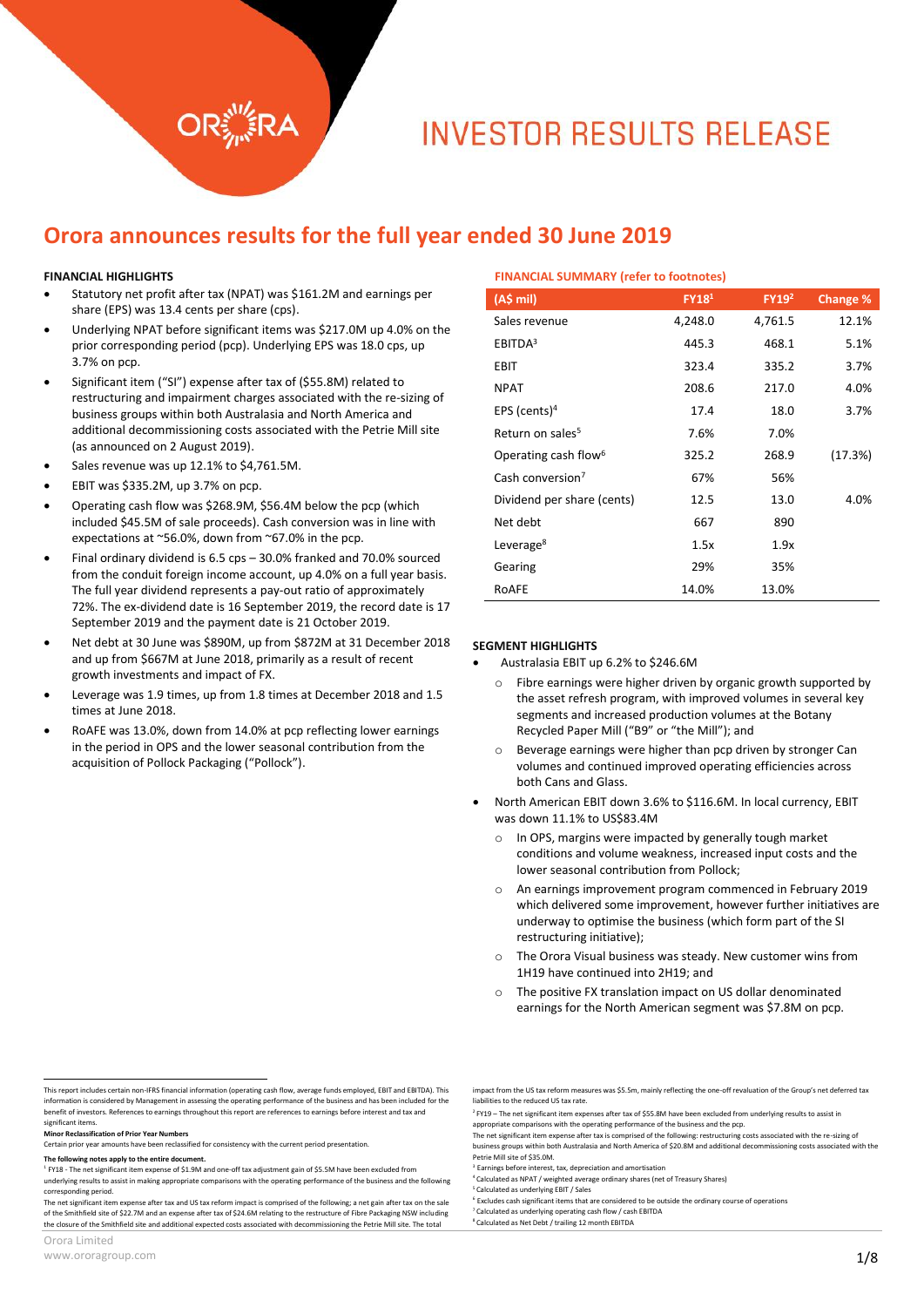## **INVESTOR RESULTS RELEASE**



#### **RESTRUCTURING INITIATIVE (announced 2 August 2019)**

- With economic and market conditions across Australasia and North America remaining challenging and expected to continue to be so, a group wide restructuring initiative has been announced with a number of initiatives already being implemented.
- A significant item expense of \$20.8M after tax has been recognised in FY19. This includes a non-cash impairment expense of \$3.7M.
- The main aim of the restructuring is to drive efficiency as well as reset the cost base to match the expected market conditions.
- Restructuring activities will largely be implemented by the end of 1H20 with the majority of cash expenses incurred in that same period.
- Returns from this initiative in FY20 are expected to be ~30.0%, increasing to ~65.0% in FY21.

#### **CAPITAL INVESTMENT UPDATE**

- The ~\$35.0M warehouse project for Glass in Gawler continues on track and is expected to be completed at the end of calendar 2019.
- Preparations for the ~\$50.0M rebuild of the G2 Glass furnace, which is scheduled for February to April 2020, are progressing to plan.
- The successful asset refresh program that has been underway in Fibre for most of the last three years is reaching a point of consolidation i.e. the intensity of the level of investment will slow as the sites drive to deliver the expected benefits.
- The integration of the recent acquisitions of Pollock and Bronco in North America continue in line with expectations and are expected to deliver the targeted returns.
- As it has done consistently over recent years, to offset ongoing headwinds, in addition to pursuing organic growth, the Group will continue to invest in cost reduction opportunities and the asset base through asset upgrades, new capacity and new sites.

#### **INNOVATION UPDATE**

- To recap, the Orora Global Innovation Initiative was established in July 2015. The total capital allocation to be invested in innovation was \$75.0M.
- At 30 June 2019 approximately \$66.0M has been committed to initiatives focused on delivering new customer led product solutions and enhancing productivity. Approximately \$8.0M was invested during FY19.
- A number of projects are now completed / commissioned and are delivering to expectation and contributing to the earnings of the Group.
- These include the introduction of new laser cutting and creasing solutions which adds production quality and speed to pair with the recently commissioned high speed digital printers.
- With an increasing emphasis on more sustainable packaging, Orora is working on developing and trialling, including in market, a number of initiatives. This includes fibre based fresh produce packaging solutions including fibre trays, fibre punnets and fibre bubble wrap as well as solutions in glass and cans.
- While emphasising Orora's focus on being "customer led" and sustainable, these innovation projects are also an important part of offsetting ongoing input cost headwinds, especially in Australasia.

#### **LEADERSHIP**

- On 9 July 2019, Orora announced that after more than 10 years leading the business, Nigel Garrard would retire from the position of Managing Director and Chief Executive Officer, effective 30 September 2019. Mr Garrard will be succeeded by Brian Lowe. Mr Lowe joined Orora in 2011 to lead Orora's Beverage Business Group and is currently Group General Manager, Orora Fibre Packaging Group.
- Also on 9 July 2019, Chris Roberts announced that he will continue as Chairman into 2020 to assist with a smooth transition of the new leadership.
- Orora has today announced the appointment of Tom Gorman as a director. Tom is US based and will join the Board effective 2 September 2019.

#### **OUTLOOK**

To help offset challenging market conditions and cost headwinds, in FY20 Orora will continue to invest in efficiency, growth and innovation, as well as integrate recent acquisitions.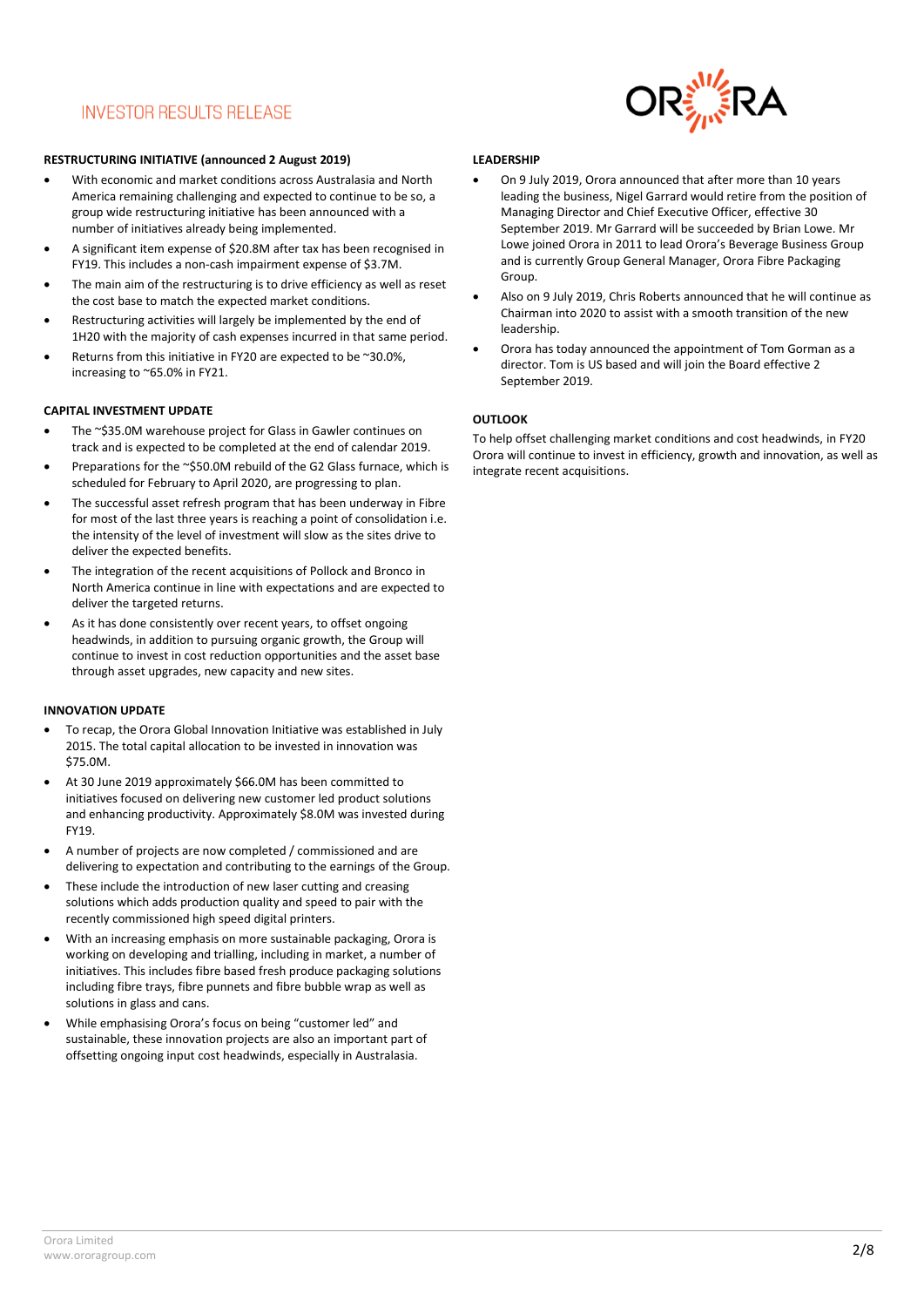#### **REVENUE**

- Sales revenue of \$4,761.5M was up 12.1% on pcp, driven by:
	- o OPS increasing revenue by approximately 14.1% in local currency terms primarily from the acquisitions of Bronco and Pollock which completed during 1H19. Underlying organic sales growth was approximately 1.0%;
	- o Strong revenue growth across most of the Cans market segments;
	- o Despite some adverse seasonal conditions impacting fresh produce, higher volumes in Fibre reflecting organic growth in most other segments and higher paper sales from B9; and
	- o \$201.8M positive FX impact on US dollar denominated North American sales, on pcp.
- Underlying sales in Australasia increased approximately 1.5% after taking into account the pass through of higher aluminium prices.

### **EARNINGS BEFORE INTEREST AND TAX**

- EBIT increased by 3.7% to \$335.2M, with the gain attributable to:
	- o The higher revenue drivers outlined above;
	- o B9 production volumes above design capacity;
	- o The ongoing focus on improving manufacturing and operating efficiency across the Australasian business;
	- o Glass and Cans product mix with an ongoing focus on innovation and value added product lines; and
	- o Positive translational FX impact from US denominated earnings of \$7.8M on pcp. US dollar earnings were translated at AUD/USD ~72.0 cents in FY19, compared to ~78.0 cents in pcp.
- Earnings gains were partially offset by:
	- o Higher electricity (\$3.0M impact all in 1H19) and raw material costs (kraft paper and starch) of approximately \$13.0M; and
	- o Weaker local currency earnings in North America from margin pressures and volume weakness.
- Going forward, foreign exchange translation sensitivity on EBIT and NPAT to a 1 cent move in the AUD/USD on an annualised basis is approximately \$1.8M and \$1.1M respectively.

#### **Revenue Summary**

| --- <i>---------------</i> |             |             |          |
|----------------------------|-------------|-------------|----------|
| $(A5 \text{ mil})$         | <b>FY18</b> | <b>FY19</b> | Change % |
| Australasia                | 2.104.8     | 2.150.0     | 2.1%     |
| North America              | 2.143.2     | 2,611.5     | 21.9%    |
| <b>Total sales revenue</b> | 4.248.0     | 4,761.5     | 12.1%    |

#### **Earnings Summary (EBIT)**

| (A\$ mi)                    | <b>FY18</b> | <b>FY19</b> | <b>Change %</b> |
|-----------------------------|-------------|-------------|-----------------|
| Australasia                 | 232.3       | 246.6       | 6.2%            |
| North America               | 121.0       | 116.6       | (3.6%)          |
| <b>Underlying Corporate</b> | (29.9)      | (28.0)      | (6.4%)          |
| <b>Underlying EBIT</b>      | 323.4       | 335.2       | 3.7%            |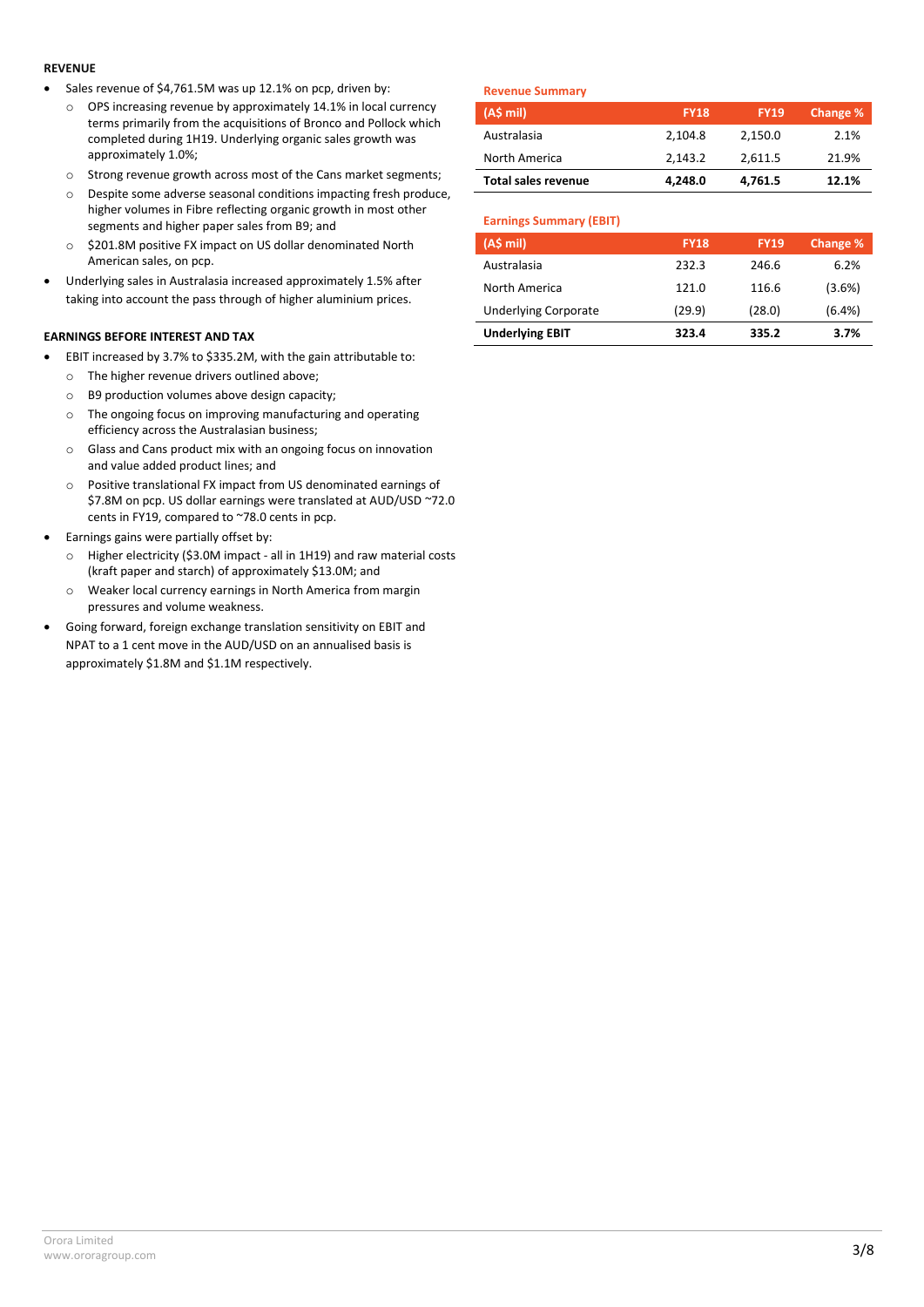#### **BALANCE SHEET –**

- Key balance sheet movements since June 2018 were:
	- $\circ$  Increase in other current assets was largely driven by acquired receivables and inventory as part of the Bronco and Pollock transactions and inventory builds as a result of mixed climatic conditions in some regions of Australasia adversely impacting volumes in some key fresh produce sectors and to maintain supply during forthcoming asset refresh / furnace rebuilds. The FX impact was \$33.3M (increase);
	- o Net property, plant and equipment (PP&E) increased by \$71.8M with ongoing investment in the base businesses including the ongoing asset refresh program in Fibre as well as the PP&E from the Bronco and Pollock acquisitions. Capex for FY19 of \$180.8M included spend on the following major items: Fibre asset refresh, new warehouse developments and initial pre spend on G2 rebuild at Glass, digital and fabric printing equipment in OV to harmonise and expand the service offering and projects approved under the Orora Global Innovation Initiative. Depreciation for the period was \$122.9M. The FX impact on PP&E was \$13.8M (increase);
	- o Intangible assets increased by \$120.0M with the additions of Bronco and Pollock and general IT software development costs. Amortisation for the period was \$10.0M. The FX impact was \$22.4M (increase);
	- o Net debt increased by \$222.5M during the period with the main drivers being the acquisitions in North America and ongoing base and growth capital investment across the business. During 2H19, the \$400.0M Syndicated Facility was refinanced and upsized to \$450.0M and the US Syndicated Facility was also refinanced and upsized from US\$200.0M to US\$300.0M. The FX impact was \$21.2M (increase); and
	- o Increase in payables and provisions was largely driven by the recently announced restructuring and decommissioning provisions, the impact of acquisitions and FX impact of \$24.0M (increase).

#### **CASH FLOW**

- Increased earnings were converted into cash as forecast with operating cash flow of \$268.9M, down on pcp by 17.3%.
- Operating cash flow conversion was ~56.0%, which was in line with guidance for FY19 reflecting ongoing capex above depreciation and inventory build in the Glass and Fibre businesses.
- Cash conversion was lower than ~67.0% reported in pcp however in-line with the underlying pcp of ~58.0%. The pcp included the benefit of sale proceeds from the Smithfield site (\$45.5M) and adjusting for this, the underlying cash conversion was ~58.0%.
- Main movements / points to note include:
- o Increase in EBITDA of \$22.8M;
- o Due to mixed seasonal conditions in Australasia adversely impacting volumes in some key fresh produce sectors late in the season, inventories were higher than anticipated. Additional planned inventory was held for capital investment related inventory builds for Fibre and Glass.
- o The impact of a reset on trading terms on the import of aluminium (approximately \$25.0M impact) in 1H19, largely reversed in 2H19 as forecast;
- o FY18 included the one off impact from the sale of the Smithfield site; and
- o With ongoing investment in base capital and Orora Global Innovation Initiative investments, gross capex (base and growth) was approximately 150% of depreciation. With the G2 rebuild, it is expected to remain at an elevated level in FY20 of ~120%.

| <b>Balance Sheet (A\$ mil)</b>        | 30/06/18 | 30/06/19 | Change %   |
|---------------------------------------|----------|----------|------------|
| Cash                                  | 88       | 70       | $(20.1)\%$ |
| Other current assets                  | 1,230    | 1,376    | 11.9%      |
| Property, plant &<br>equipment        | 1,694    | 1,766    | 4.2%       |
| Intangible assets                     | 495      | 615      | 24.2%      |
| Investments & other assets            | 110      | 91       | (17.3)%    |
| <b>Total Assets</b>                   | 3,617    | 3,918    | 8.3%       |
| Interest-bearing liabilities          | 755      | 960      | 27.2%      |
| Payables & provisions                 | 1,232    | 1,313    | 6.6%       |
| Total equity                          | 1,630    | 1,645    | 0.9%       |
| <b>Total liabilities &amp; equity</b> | 3,617    | 3,918    | 8.3%       |
| Net debt                              | 667      | 890      |            |
| Leverage                              | 1.5x     | 1.9x     |            |
| Gearing                               | 29%      | 35%      |            |

| Cash Flow (A\$ mil)                         | FY18 <sup>1</sup> | FY19 <sup>1</sup> | Change % |
|---------------------------------------------|-------------------|-------------------|----------|
| EBITDA                                      | 445.3             | 468.1             | 5.1%     |
| Non-cash Items                              | 38.9              | 15.4              |          |
| Movement in Total<br><b>Working Capital</b> | (51.9)            | (65.6)            |          |
| Base capex                                  | (155.1)           | (151.8)           |          |
| Sale proceeds                               | 48.0              | 2.7               |          |
| Operating cash flow                         | 325.3             | 268.9             | (17.3%)  |
| Cash significant Items                      | (30.0)            | (25.5)            |          |
| Operating free cash flow                    | 295.3             | 243.4             |          |
| Interest                                    | (32.9)            | (43.2)            |          |
| Tax                                         | (41.6)            | (51.5)            |          |
| Growth capex                                | (33.9)            | (38.4)            |          |
| Free cash available<br>to shareholders      | 186.9             | 110.2             |          |
| Cash conversion                             | 67.2%             | 55.6%             |          |

#### **AVERAGE WORKING CAPITAL**

- Average total working capital to sales was 10.3% (9.1% in pcp) mainly in inventory reflecting higher raw material prices, some seasonal impacts as well as capital investment related timing issues. These are summarised as follows:
	- o Glass inventory build for the G2 furnace rebuild has commenced. This will be elevated further at the 1H20 half year, before largely unwinding by the end of FY20;
	- o As forecast at June 2018, higher inventories in Fibre Packaging are being held to ensure that customers are not impacted through the Fibre asset refresh program – this is likely to be the case through the remainder of calendar 2019;
	- o Mixed climatic conditions in Australasia adversely impacted volumes in some key fresh produce sectors late in the season, which lead to higher inventories than anticipated; and
	- o While receivables management is solid, there is still room for improvement and will continue to be a focus as economic conditions remain challenging.
- The medium term management target for average total working capital to sales is less than 10.0%. As the above timing related items are expected to reverse over the coming financial year, the Group expects to be in line with this target.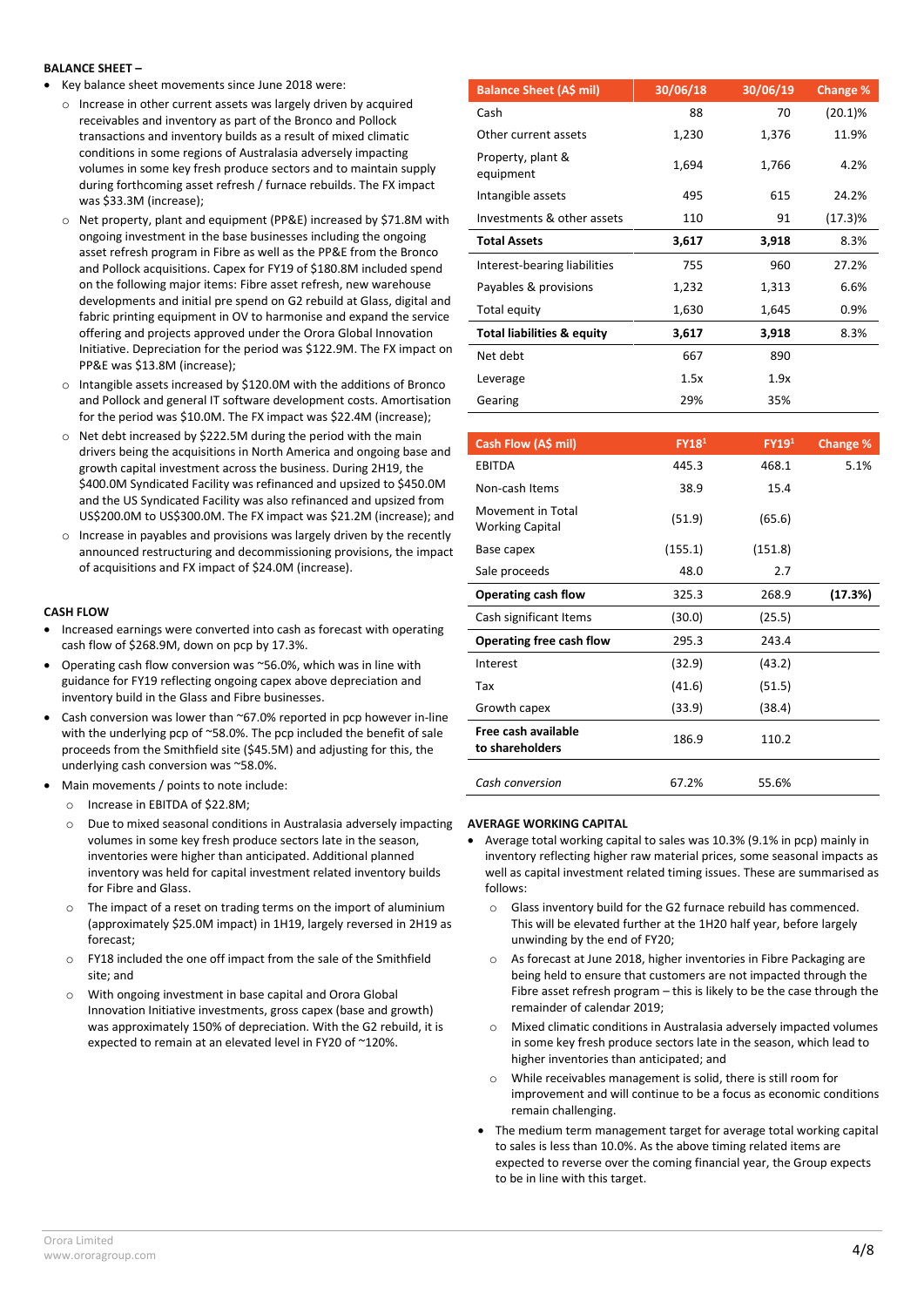## AUSTRALASIA

#### **KEY POINTS**

- Australasia increased EBIT by \$14.3M to \$246.6M, 6.2% higher than pcp.
- The EBIT growth reflected ongoing delivery of self-help programs and benefits from organic investments which more than offset input cost headwinds and volume softness in certain fresh produce and wine segments.
- The return on sales increased by 50 bps from 11.0% to 11.5%.
- Underlying sales in Australasia increased approximately 1.5% after taking into account the pass through of higher aluminium prices.
- Operating Cash Flow was in line with expectations at \$198.5M.
- Cash conversion was below pcp at 55.4%. In comparison to pcp, working capital and base capital investment were largely flat. The benefit of the sale proceeds from the Smithfield site (\$45.5M) in pcp was not repeated (underlying cash conversion in pcp excluding Smithfield proceeds was approximately 54.0%).
- RoAFE was flat at 13.4% on the pcp with increased earnings offset by recent capital investments and increased working capital.
- Economic conditions in Australia remain flat, with organic volume growth broadly in line with GDP.

#### **FIBRE BUSINESS GROUP**

 Fibre earnings were higher than pcp driven by successful revenue growth in targeted market segments, additional sales/production volume at B9 and manufacturing and operating efficiencies across the perimeter. These gains were partially offset by mixed climatic conditions across Australasia and input cost headwinds in kraft paper, starch and electricity.

#### **Fibre Packaging:**

- Higher volumes in certain processed food, fresh produce and meat sectors compared to pcp. Some of the meat benefit, particularly in 1H19, was due to drought conditions in parts of Australia which led to the short term increased culling of herd numbers.
- Climatic conditions in some regions of Australasia adversely impacted volumes in some key fresh produce sectors (e.g. kiwi fruit and apples).
- Ongoing operational efficiency and cost improvement programs being supported by the asset refresh investments were largely offset by the impact of higher input cost prices (kraft paper, starch and imported carton board). Earnings were in line with pcp.

#### **Botany Recycled Paper Mill (B9):**

- B9 production volumes were up on pcp and exceeded design capacity again.
- The impact of input costs increases from higher electricity and starch costs was approximately \$5.0M.
- The commissioning of the secondary waste water treatment plant is nearing completion - benefits are being delivered to expectation. The plant reduces B9's impact on the environment by reducing regulated discharges in effluent from the site and also generates renewable energy by converting biogas to electricity for use in the Mill.
- Old Corrugated Cardboard (OCC) is the primary feedstock for B9 and is sourced from a range of vendors with a mix of terms and contract tenure. The impact of the movement in OCC prices, which continue to be volatile, has not been material in FY19.

#### **BEVERAGE BUSINESS GROUP**

 Beverage earnings were higher than pcp driven by higher Cans volumes, favourable product mix in Cans and Glass and continued improvement in operating efficiencies across all businesses.

| (A\$ mi)             | <b>FY18</b> | <b>FY19</b> | Change % |
|----------------------|-------------|-------------|----------|
| Sales Revenue        | 2,104.8     | 2,150.0     | 2.1%     |
| EBIT                 | 232.3       | 246.6       | 6.2%     |
| <b>EBIT Margin %</b> | 11.0%       | 11.5%       |          |
| ROAFE                | 13.4%       | 13.4%       |          |

#### **Segment Cash Flow**

| (AS mil)                             | <b>FH18</b> | <b>FY19</b> | Change % |
|--------------------------------------|-------------|-------------|----------|
| <b>EBITDA</b>                        | 324.3       | 342.0       | 5.5%     |
| Non-cash Items                       | 26.3        | 16.4        |          |
| Movement in Total Working<br>Capital | (48.9)      | (46.9)      |          |
| <b>Base Capex</b>                    | (111.3)     | (114.0)     |          |
| Sale Proceeds                        | 45.6        | 1.0         |          |
| <b>Operating Cash Flow</b>           | 236.0       | 198.5       | (15.9%)  |
| Cash Significant Items               | (14.4)      | (0.5)       |          |
| <b>Operating Free Cash Flow</b>      | 221.6       | 198.0       |          |
| Cash Conversion                      | 67.3%       | 55.4%       |          |





#### **Beverage Cans:**

- Volumes were up on the pcp, underpinned by steady volumes in carbonated soft drinks (CSD) in ANZ as volumes begin to transition from other substrates and strong growth in the Pacific Islands, growth in mainstream beer (switch from glass) and craft beer segments and increased volumes of other non-alcoholic beverages such as still and sparkling water.
- The successful commissioning of a new small format can capability in New Zealand in 1H19 has supported the volume growth in the region.
- Earnings were higher due to the increased sales volumes and sound operational management.

#### **Glass:**

- Volumes were marginally lower in comparison to a record pcp reflecting reduced volumes in some wine export markets, partially offset by market share gains in beer and increased volumes in nonalcoholic beverages such as kombucha.
- Favourable product mix, together with an ongoing focus on operational cost improvements, drove an increase in earnings compared to pcp.
- Construction of new onsite storage facilities is progressing to plan with the existing warehouse extension completed in January 2019. The new warehouse is on track for completion in December 2019.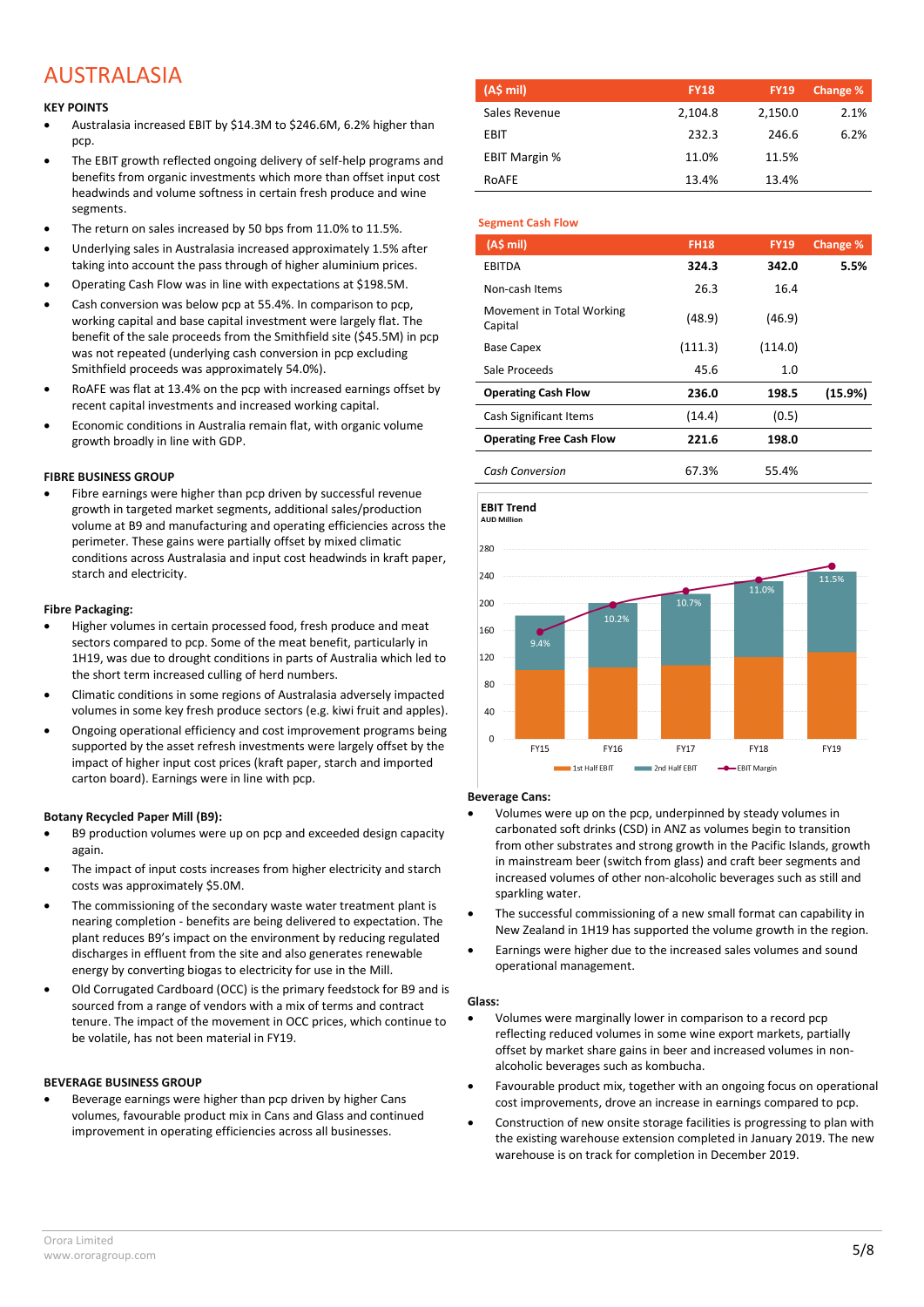### AUSTRALASIA (continued)

#### **INNOVATION & GROWTH UPDATE**

- In 1H18, the Glass business committed ~\$35.0M to build a new warehouse at Gawler to enable Orora to hold inventory onsite and further reduce offsite pallet storage and transport costs. The project is on track to be completed by December 2019. The investment is expected to deliver a return of 15% by reducing the cost of offsite storage and cartage.
- Preparation work has continued at Gawler for the rebuild of the second furnace (G2), which is scheduled to take place between February and April 2020. The total cost of the rebuild is ~\$50.0M with the majority to be spent in FY20.
- While G2 is offline, the second forming line off G2 (first line was upgraded in 2017) will also be upgraded for an estimated cost of \$10.0M. This will add ~10M bottles of annual capacity. The benefits are expected to flow from FY21.
- At B9, commissioning of the new \$25.0M secondary waste water treatment plant is now largely complete. Benefits are being delivered in line with expectation.
- As consumer preferences evolve towards more sustainable packaging, Orora's Beverage and Fibre Research & Technology teams are working closely with customers, from farmers to retailers, on new product development. Some of these innovative products have now been successfully rolled out to the market and include fibre trays and punnets as well as water / wine in a can.
- Orora has continued investing in advanced data analytics to provide further insight and analysis into manufacturing processes. Some early benefits have been realised by providing insights into overall equipment effectiveness, spoilage, energy usage and material consumption.
- The Fibre asset refresh program continued during FY19 to support additional projects including asset replacement, upgrades and debottlenecking. The cumulative commitment made to the asset refresh program for Fibre Packaging Australasia is now in excess of \$125.0M.
- In light of progress made to date and the desire to consolidate the investments made since the commencement of the Fibre refresh program in Australasia, the program will continue at a reduced intensity.
- To consolidate the number of sites and provide capacity for further growth, Fibre opened new facilities in Sydney, NSW for both Speciality Packaging and WRS.
- The Australasian businesses continue to actively utilise the Orora Global Innovation Initiative to enhance innovation, modernisation and productivity.
- Sales from the new high speed, large-format digital printer commissioned at Fibre Packaging's Oakleigh (Victoria) site are tracking to expectation and the feedback from customers continues to be positive. Digitally printed corrugated boxes have been sold into the wine, beer, fruit and produce, industrial and point of sale markets.
- Orora recently introduced new laser cutting solutions which adds production quality and speed to match the recently commissioned high speed digital printers.

#### **PERSPECTIVES FOR 2020**

- Approximately 50% of the restructuring initiative relates to Australasia. A return of approximately 30% is expected in FY20.
- Orora uses approximately 5 petajoules (PJ) of gas annually to produce glass at Gawler and paper at B9. Existing gas contracts mature in December 2019. Orora has now successfully secured new supply arrangements with multiple parties for two years. Some supply contracts have additional options at Orora's call. The anticipated net cost headwind from gas price increases in 2H20 will be ~\$3.5M with a further ~\$3.5M impact in 1H21.
- OCC commodity prices continued to be volatile in FY19. Through the year, as part of the ordinary course of business, a number of contracts have been renewed. There is no change to the EBIT sensitivity from OCC price movements, taking into account the recent contract renewals, on an annualised basis, a \$10 per m/t movement in OCC commodity price represents an impact of approximately \$0.5M.
- With global demand for kraft paper remaining steady, prices remaining high and a weaker Australian Dollar, Orora faces a further headwind of ~\$5.0M in FY20. Whilst this is expected to be passed through to the market, there is a lag as it is likely to take 2-3 years.
- In preparation for the G2 rebuild, Orora will continue to build stock to ensure continuity of supply to customers. This will adversely impact working capital and cash flow in 1H20. While G2 is being rebuilt, the expected negative impact on EBIT in 2H20 is ~\$8.0M. This will largely reverse in FY21.
- Insurance costs globally have increased sharply and Orora has not been immune. In Australasia, insurance costs will increase by ~\$3.0M in FY20.
- The Orora Global Innovation Initiative will continue to be accessed by the Australasian business to enhance the value proposition and/or improve productivity and drive earnings growth. With the success of the investments in Australasia to date, Orora expects there will be further commitments to support innovative new-customer led product solutions in FY20 and beyond.
- As it has done consistently over recent years, to offset ongoing headwinds, in addition to pursuing organic growth, the Australasian business will continue to identify and implement cost reduction opportunities as well as reinvest in the asset base through asset upgrades, new capacity and new sites.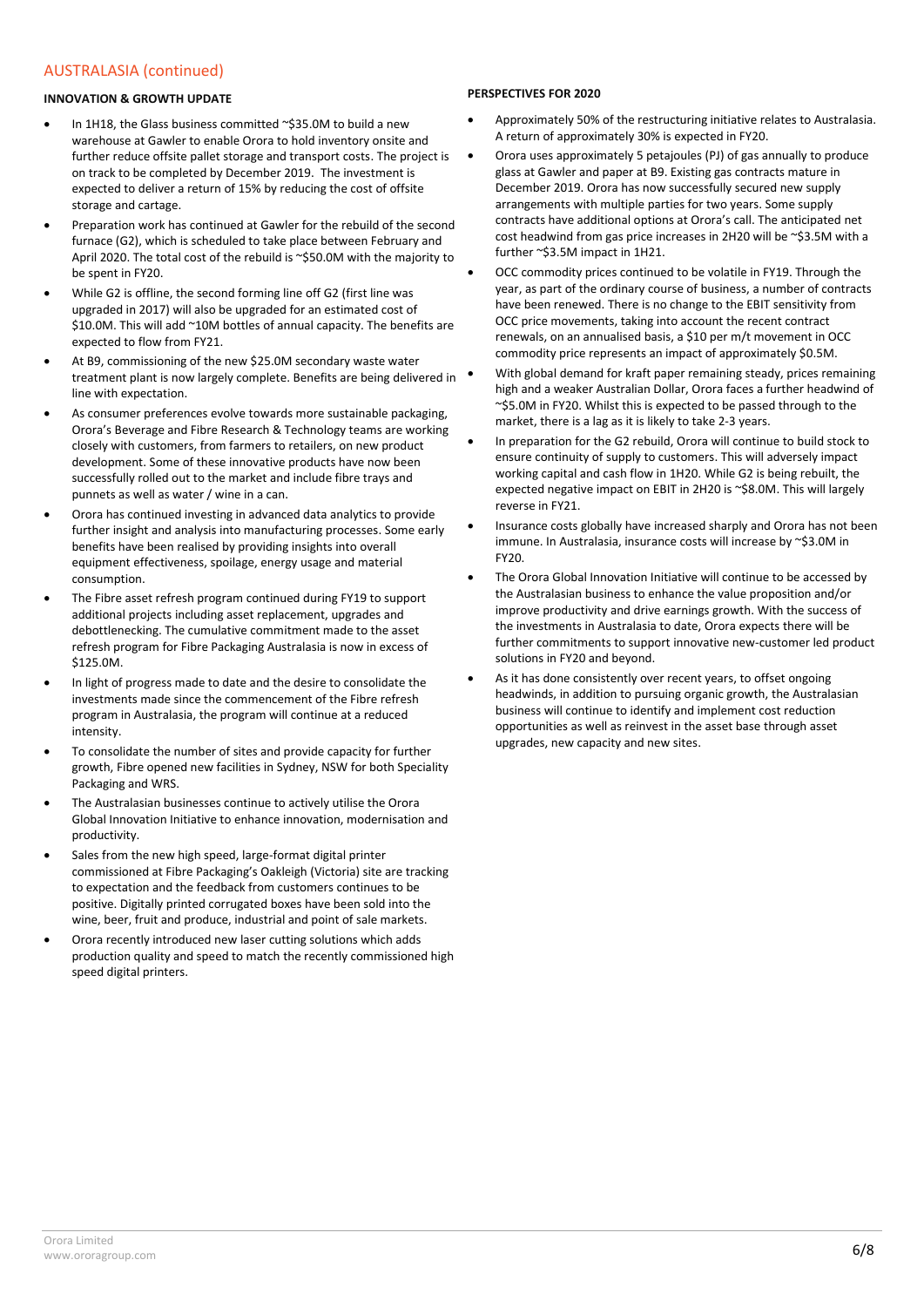## NORTH AMERICA

#### **KEY POINTS**

- North America's reported EBIT declined 3.6% to \$116.6M. This includes a positive \$7.8M translation impact.
- In local currency terms, EBIT declined 11.1% to US\$83.4M. This is a result of generally tough market conditions impacting volumes and margins in OPS and the earnings reset in OV from the loss of business during FY18. These combined with other factors flowed through to the EBIT margin which was lower at 4.5% (5.6% in pcp).
- Sales grew 12.4% to US\$1,867.8M mainly from acquisitions. Net organic sales growth was ~1.0%.
- EBIT includes the initial earnings contributions from the Bronco and Pollock acquisitions completed effective 1 September and 1 December 2018 respectively. The integration of both businesses is on track.
- Cash flow decreased to \$96.9M while cash conversion declined to ~69.0% (~73.0% in pcp). The decline in cash conversion was driven by increases in working capital, partly offset by reduced capital spend.
- RoAFE declined by 400bps to 15.0% with lower earnings and the initial dilutionary impact of the Bronco and Pollock acquisitions.
- In response to the tough market conditions, management have already implemented a number of initiatives aimed at improving processes, efficiencies and taking costs out of the business. This earnings improvement program has recently been bolstered with further dedicated external resources. While these initiatives progressively gained traction in FY19, most of the benefits are expected to impact in FY20. The costs associated with implementing this program have been included in the group wide restructuring initiative significant item expense.

#### **ORORA PACKAGING SOLUTIONS**

- OPS delivered constant currency revenue growth of approximately 14.1% - predominantly from acquisitions.
- Net organic revenue growth was 1.0%. This was largely a reflection of challenging market conditions experienced across the OPS business.
- The acquisitions of Bronco and Pollock were completed during 1H19, adding scale and increasing OPS exposure to the large and growing Texas market.
- EBIT margins declined to 4.2% from 5.5% in the pcp. This was caused by margin pressures from generally tough market conditions and new manufacturing capacity coming on stream, the impact of the Pollock acquisition (initially lower return on sales and earnings more weighted to the first half of Orora's fiscal year) as well as the impact of passing through raw material increases.
- The ERP system rollout has been completed and the transition costs are progressively being removed which will positively impact FY20.
- As the ERP implementation matures and confidence has grown in the integrated data solution, there is more emphasis on growth with some benefits already being realised. This is expected to continue progressively in FY20 and beyond.
- Landsberg will continue to leverage its national footprint, product breadth and standardised service offering, to deliver sales growth from both increased share of wallet with existing corporate accounts and new customer wins.

| (A\$ mi)             | <b>FY18</b> | <b>FY19</b> | Change % |
|----------------------|-------------|-------------|----------|
| Sales Revenue        | 2,143.2     | 2,611.5     | 21.9%    |
| <b>EBIT</b>          | 121.0       | 116.6       | (3.6%)   |
| <b>EBIT Margin %</b> | 5.6%        | 4.5%        |          |
| ROAFE                | 19.0%       | 15.0%       |          |

| (US\$ mil)    | <b>FY18</b> | <b>FY19</b> | Change % |
|---------------|-------------|-------------|----------|
| Sales Revenue | 1.661.2     | 1,867.8     | 12.4%    |
| FRIT          | 93.8        | 83.4        | (11.1%)  |

| <b>Segment Cash Flow</b>             |             |             |                 |
|--------------------------------------|-------------|-------------|-----------------|
| (AS mil)                             | <b>FY18</b> | <b>FY19</b> | <b>Change %</b> |
| <b>EBITDA</b>                        | 146.1       | 149.7       | 2.5%            |
| Non-cash Items                       | 6.6         | (8.3)       |                 |
| Movement in Total Working<br>Capital | (7.6)       | (17.7)      |                 |
| <b>Base Capex</b>                    | (33.9)      | (28.5)      |                 |
| Sale Proceeds                        | 0.7         | 1.7         |                 |
| <b>Operating Free Cash Flow</b>      | 112.0       | 96.9        | (13.5%)         |
| <b>Cash Conversion</b>               | 73.3%       | 68.5%       |                 |

**FBIT Trend USD Millio** 



#### **ORORA VISUAL**

- Orora Visual financial results in FY19 were impacted by the reset from lost business (customer bankruptcy in FY18). As a positive sign for an improving outlook into FY20 and beyond, Orora Visual was able to achieve revenue growth of ~1.0% in FY19.
- As evidenced by the sales growth achieved, the customer value proposition is gaining traction with a number of share of wallet gains from existing customers as well as a number of new accounts being onboarded.
- As the business continues its integration journey and further leverages collaboration and drives efficiencies across all sites, the business is expected to drive towards the targeted returns.